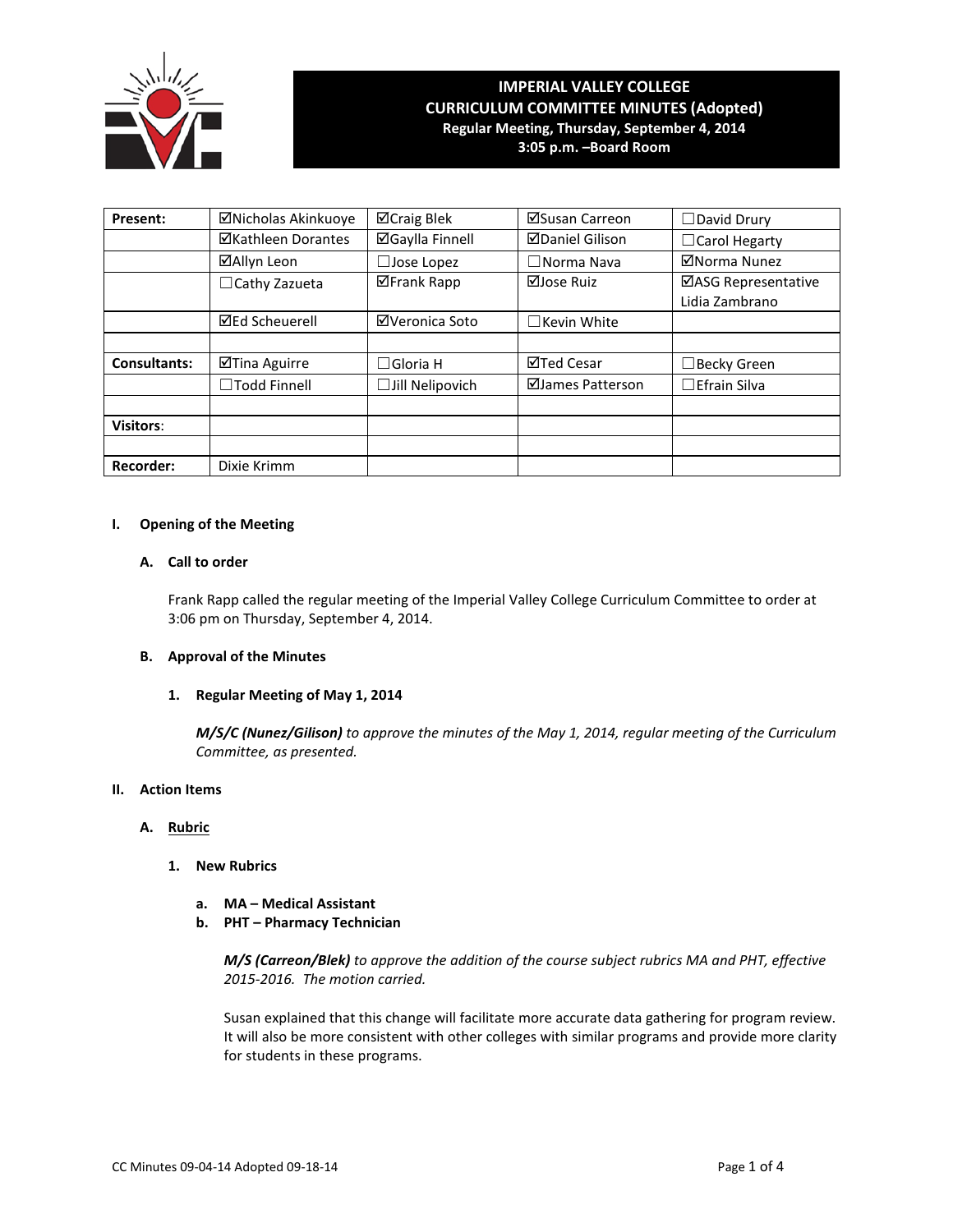#### **B. Credit Courses**

- **1. Inactivated Courses**
	- **a. DA 101 – Introduction to Dental Assisting (3)**
	- **b. DA 102 – Beginning Radiology (3)**
	- **c. DA 103 – Dental Materials for the Dental Assistant (3)**
	- **d. DA 104 – Occupational Health for the Dental Assistant (1)**
	- **e. DA 105 – Introduction to Chairside Dental Assisting (2)**
	- **f. DA 106 – Dental Specialties (2)**
	- **g. DA 107 – Advanced Dental Assisting (2)**
	- **h. DA 108 – Practice Management for the Dental Assistant (3)**
	- **i. DA 109 – Clinical Dental Experiences (3)**
	- **j. DA 110 – Ethics and Jurisprudence (1)**
	- **k. DA 111 – Dental Assisting Seminar (2)**
	- **l. DA 112 – Dental Health Education (2)**

*M/S/C (Carreon/Nunez) to approve the inactivation of items a. through l. above, for no more than 3 years, effective 2015-2016, as presented. The motion carried.*

- **2. Revised Courses**
	- **a. CIS 101 – Introduction to Information Systems (3)**
	- **b. NURS 224 – Psychiatric & Mental Health Nursing (2)**
	- **c. NURS 225 – Psychiatric & Mental Health Nursing Application (1)**

*M/S/C (Gilison/Soto) to approve the textbook revision for CIS 101, NURS 224, and NURS 225, effective 2014-2015, as presented. The motion carried.*

- **d. ANTH 120 – Introduction to Archaeology (3)**
- **e. ART 222 – Drawing IV (3)**
- **f. BUS 010 – Practical Accounting (3)**
- **g. THEA 100 – Introduction to Theatre (3)**

*M/S/C (Soto/Leon) to approve the revision to description and/or objectives and/or content and/or textbook for ANTH 120, ART 222, BUS 010, and THEA 100, effective 2015-2016, as presented. The motion carried.*

**h. NURS 107 – Nursing Fundamentals (6)**

*M/S/C (Leon/Carreon) to approve the revision of materials fee from \$75 to \$150 for NURS 107, effective 2015-2016, as presented. The motion carried.*

Susan explained that the students already receive materials of that value that they take with them and that there were grant funds in the past that allowed the department to cover a portion of those costs but those funds have now expired.

# **C. Approval of 2014 – 15 Meeting Calendar**

*M/S/C (Gilison/Leon) to approve the Curriculum Committee meeting calendar for the 2014 – 2015 academic year, as presented. The motion carried.* 

Regarding catalog deadline: proposal items must be on the agenda of the December meeting to meet the catalog deadline.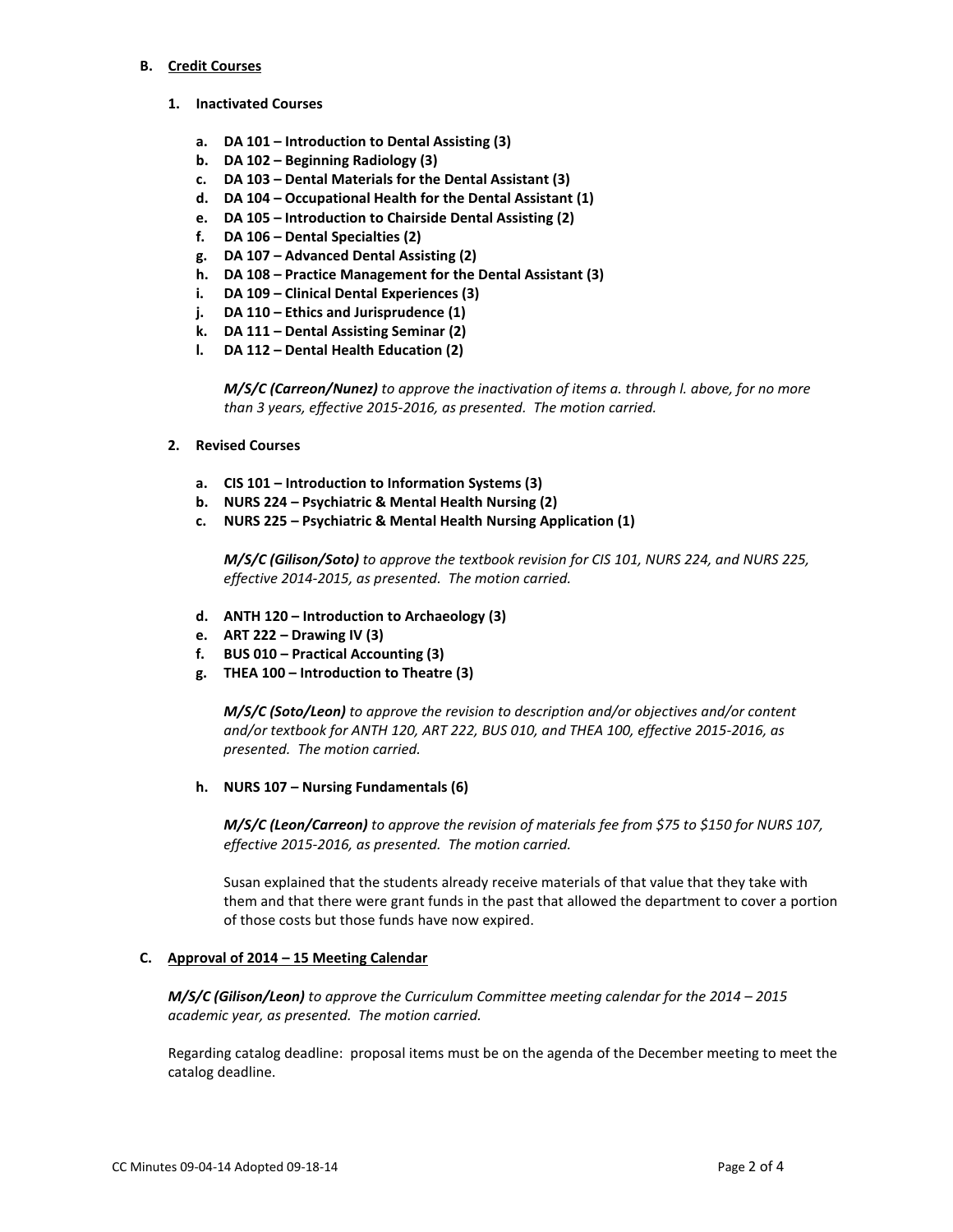#### **III. Discussion Items**

## **1. Inactivated courses**

The list of inactivated credit and noncredit course was presented. Departments were asked to review the list and recommend those courses for deletion or reactivation.

- The inactive courses are no longer available to revise in CurricUNET since inactivation places them in historical status.
- If the department chooses to delete a course they should notify Frank Rapp and Dixie Krimm so that the course can be included on the next appropriate meeting agenda. Once approved through the appropriate process the deletion will be noted on the historical document in CurricUNET.
- To reactivate a course the department must conduct a full review of the course. Chancellor's Office approval would be required prior to the offering of the course.
- The information from the historical document can be used to reactivate the course, please contact Dixie Krimm for assistance.

# **2. Course review timeline**

The spreadsheet for course review was presented. Frank informed the committee that it is important to have a review cycle to assure that courses are reviewed in a timely manner.

- Dixie asked the committee for suggestions or comments regarding the information contained in the spreadsheet and stated that she would provide a legend on the document to explain the CB codes included on the document.
- The committee was asked how they would like the courses divided and it was agreed to split them alphabetically in thirds to be reviewed one third each year for three years on continuous rotation. The committee agreed to revisit and make changes to this process as needed.
- The spreadsheet will be used to provide documentation of the Last COR Revision and the Last Department Review dates even if there were no changes needed to the COR.
- The committee discussed textbook revision requirements. Since UCs required textbooks to be no more than 5 years old it would cause every course to be revised for textbooks at a minimum of every 5 years. This would only be the case for courses that were UC transferrable and it is acceptable for a text to be older if there is sufficient justification provided. C-ID is also checking textbooks but again those courses are CSU/UC transferable.

# **3. Update to AP 4020 – Program, Curriculum and Course Development**

Committee membership discussed the procedure for the following updates.

- The Public Safety Department Chair voting member designation was removed as that position no longer exists.
- Matriculation was replaced with Student Success and Support Program under Consultants and Technical Review Committee membership.
- Reference to Stand-Alone Course approval was removed as local approval of Stand Alone Courses is no longer accepted. All courses will be subject to full review at the Chancellor's Office. *Assembly Bill 1029, amended California Education Code (CEC), sections 70901 and 70902, with a January 1, 2014 sunset date of community college districts delegated authority to approve and offer non-degree-applicable credit courses and degree-applicable credit courses which are not part of an approved educational program (commonly known as "stand-alone" courses).*
- The Technical Review Committee meets "as needed".
- Update to Curriculum Specialist title.
- Revision to the process following Board approval due to Chancellor's Office system restructure